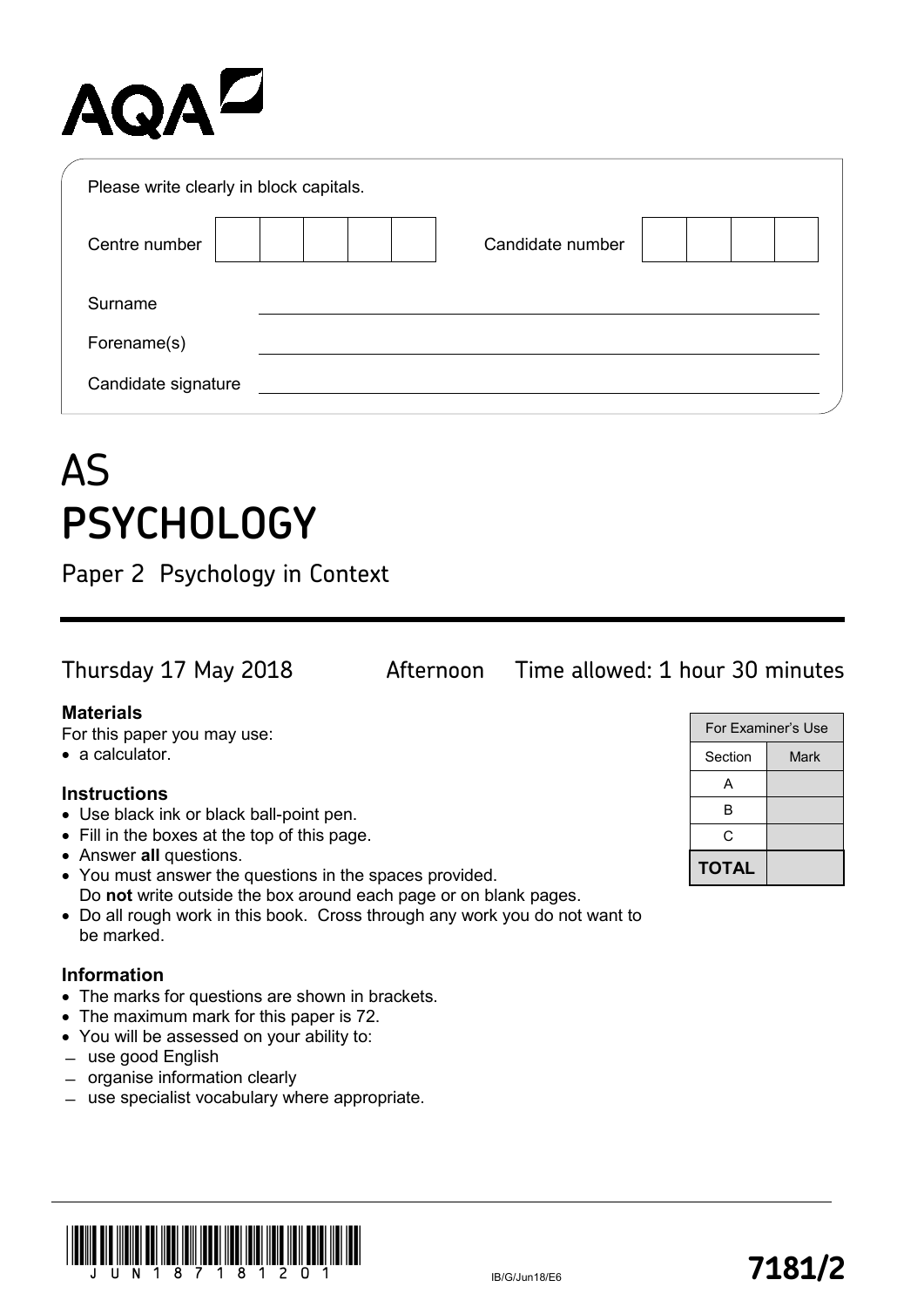| <b>Section A</b>                                                                                               |          |
|----------------------------------------------------------------------------------------------------------------|----------|
| <b>Approaches in Psychology</b>                                                                                |          |
| Answer all questions in this section.                                                                          |          |
|                                                                                                                |          |
| Only one answer per question is allowed.                                                                       |          |
| For each answer completely fill in the circle alongside the appropriate answer.                                |          |
| <b>CORRECT METHOD</b><br><b>WRONG METHODS</b><br>$\pmb{\otimes}$<br>$\circledcirc$<br>⊜                        |          |
| If you want to change your answer you must cross out your original answer as shown.                            |          |
| If you wish to return to an answer previously crossed out, ring the answer you now wish to select<br>as shown. |          |
| $\mathbf 1$<br>Which of the following statements best describes Wundt's use of the term<br>introspection?      |          |
| Shade one box only.                                                                                            |          |
| A Explaining behaviour by studying the biological bases of cognitive<br>$\circ$<br>functions.                  |          |
| <b>B</b> Explaining behaviour without the need to consider thoughts and<br>$\circ$<br>feelings.                |          |
| C Investigating external events through observation and<br>$\circ$<br>measurement.                             |          |
| D Investigating internal events by examining conscious thoughts and<br>$\circ$<br>feelings.                    |          |
|                                                                                                                | [1 mark] |
|                                                                                                                |          |
|                                                                                                                |          |
|                                                                                                                |          |
|                                                                                                                |          |
|                                                                                                                |          |
|                                                                                                                |          |
|                                                                                                                |          |

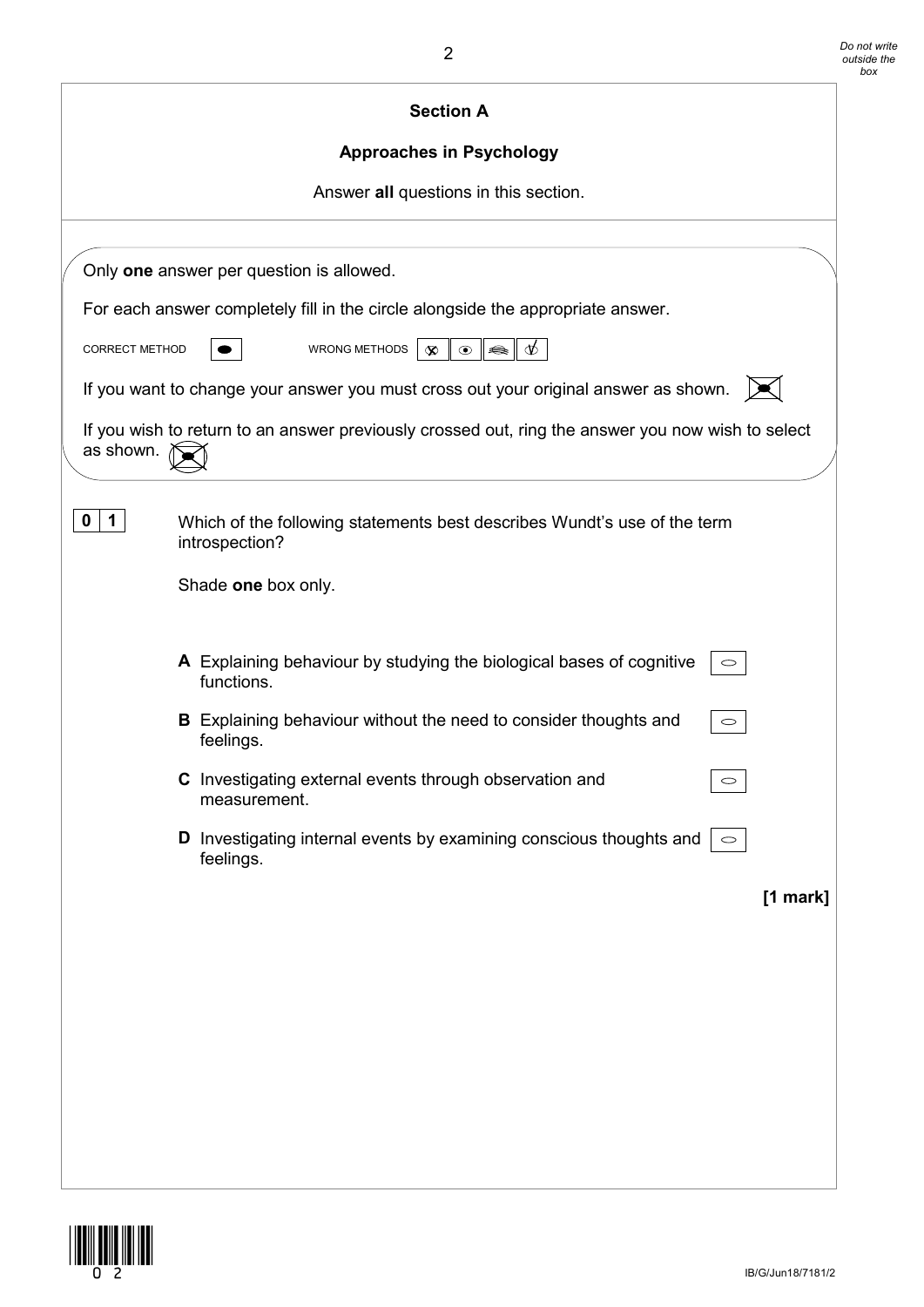| 2 <sup>1</sup><br>$\mathbf 0$  | Discuss Wundt's role in the emergence of psychology as a science.<br>[3 marks]                                                                                                                                                       |
|--------------------------------|--------------------------------------------------------------------------------------------------------------------------------------------------------------------------------------------------------------------------------------|
|                                |                                                                                                                                                                                                                                      |
|                                |                                                                                                                                                                                                                                      |
|                                |                                                                                                                                                                                                                                      |
|                                | Extra space <u>example and the set of the set of the set of the set of the set of the set of the set of the set of the set of the set of the set of the set of the set of the set of the set of the set of the set of the set of</u> |
|                                | ,我们也不会有什么。""我们的人,我们也不会有什么?""我们的人,我们也不会有什么?""我们的人,我们也不会有什么?""我们的人,我们也不会有什么?""我们的人                                                                                                                                                     |
|                                |                                                                                                                                                                                                                                      |
|                                |                                                                                                                                                                                                                                      |
|                                |                                                                                                                                                                                                                                      |
| $3\phantom{a}$<br>$\mathbf{0}$ | Identify two glands that form part of the endocrine system and outline their functions.<br>[4 marks]                                                                                                                                 |
|                                | 1<br><u> 1989 - Jan Stein Stein Stein Stein Stein Stein Stein Stein Stein Stein Stein Stein Stein Stein Stein Stein S</u>                                                                                                            |
|                                |                                                                                                                                                                                                                                      |
|                                | $2 \overline{\phantom{a} \phantom{a}}$                                                                                                                                                                                               |
|                                |                                                                                                                                                                                                                                      |
|                                |                                                                                                                                                                                                                                      |
|                                |                                                                                                                                                                                                                                      |

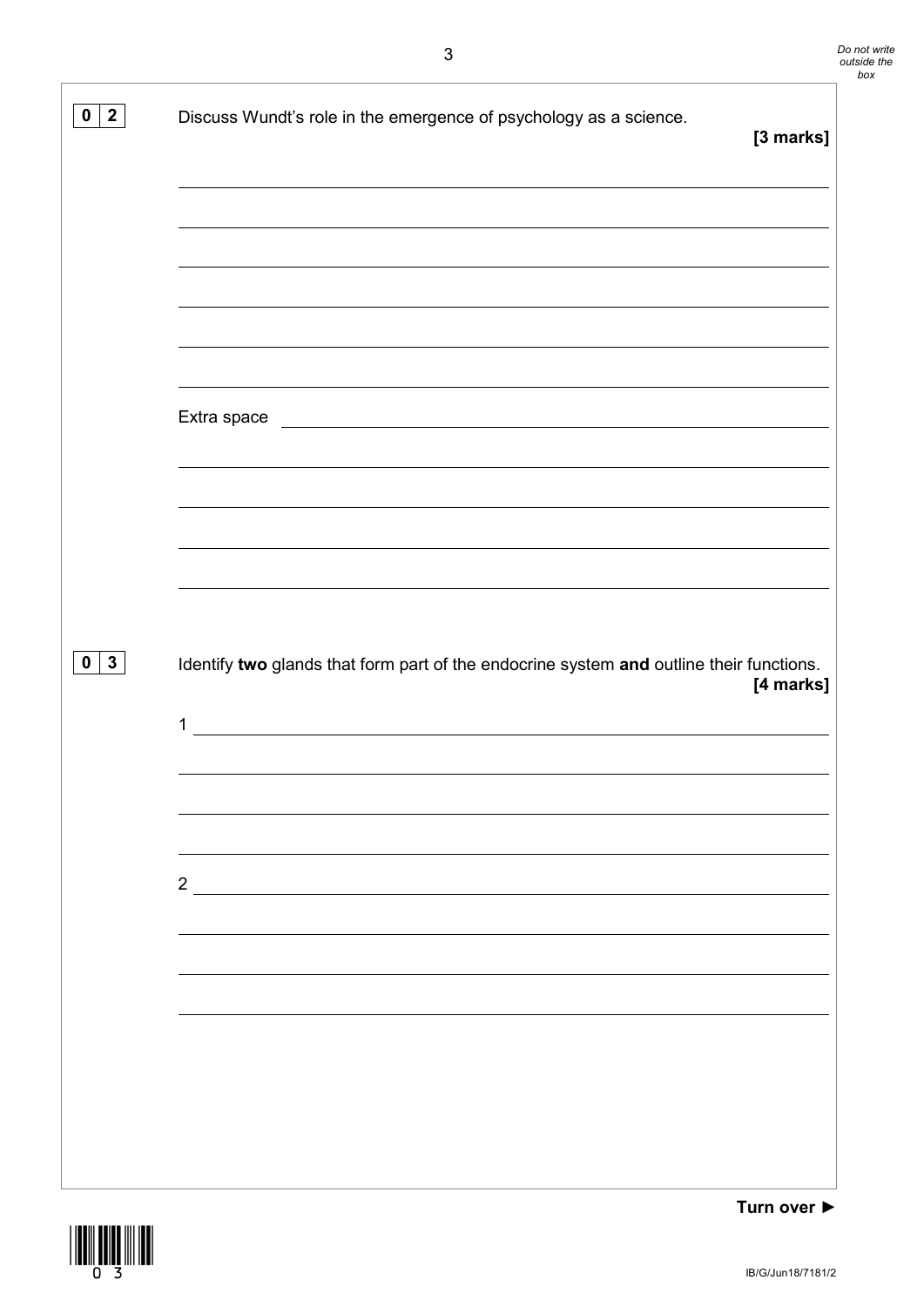|                      | A researcher carried out an overt observation study of social learning. For one week<br>the helping behaviour of children in a playgroup was recorded. All the children then<br>saw a short film in which a child was praised for tidying up toys. For the following week<br>the helping behaviour of the same children in the playgroup was recorded. |
|----------------------|--------------------------------------------------------------------------------------------------------------------------------------------------------------------------------------------------------------------------------------------------------------------------------------------------------------------------------------------------------|
|                      | Which of the following statements is the best description of an overt observation<br>study?                                                                                                                                                                                                                                                            |
|                      | Shade one box only.                                                                                                                                                                                                                                                                                                                                    |
|                      | A The researcher becomes a member of the group whose behaviour<br>$\circ$<br>is being observed.                                                                                                                                                                                                                                                        |
|                      | <b>B</b> The researcher uses a structured procedure in which behaviour is<br>$\circ$<br>watched and recorded.                                                                                                                                                                                                                                          |
|                      | C The researcher watches and records behaviour in the setting it<br>$\circ$<br>would normally occur.                                                                                                                                                                                                                                                   |
|                      | <b>D</b> The researcher watches and records behaviour of a group that<br>$\circlearrowright$<br>knows it is being observed.                                                                                                                                                                                                                            |
|                      | $[1$ mark]                                                                                                                                                                                                                                                                                                                                             |
| $5\overline{)}$<br>0 | Briefly discuss one way in which a covert observation of children might be more<br>beneficial than an overt observation.                                                                                                                                                                                                                               |
|                      | [3 marks]                                                                                                                                                                                                                                                                                                                                              |
|                      |                                                                                                                                                                                                                                                                                                                                                        |
|                      |                                                                                                                                                                                                                                                                                                                                                        |
|                      |                                                                                                                                                                                                                                                                                                                                                        |
|                      |                                                                                                                                                                                                                                                                                                                                                        |
|                      | Extra space                                                                                                                                                                                                                                                                                                                                            |
|                      |                                                                                                                                                                                                                                                                                                                                                        |
|                      |                                                                                                                                                                                                                                                                                                                                                        |
|                      |                                                                                                                                                                                                                                                                                                                                                        |

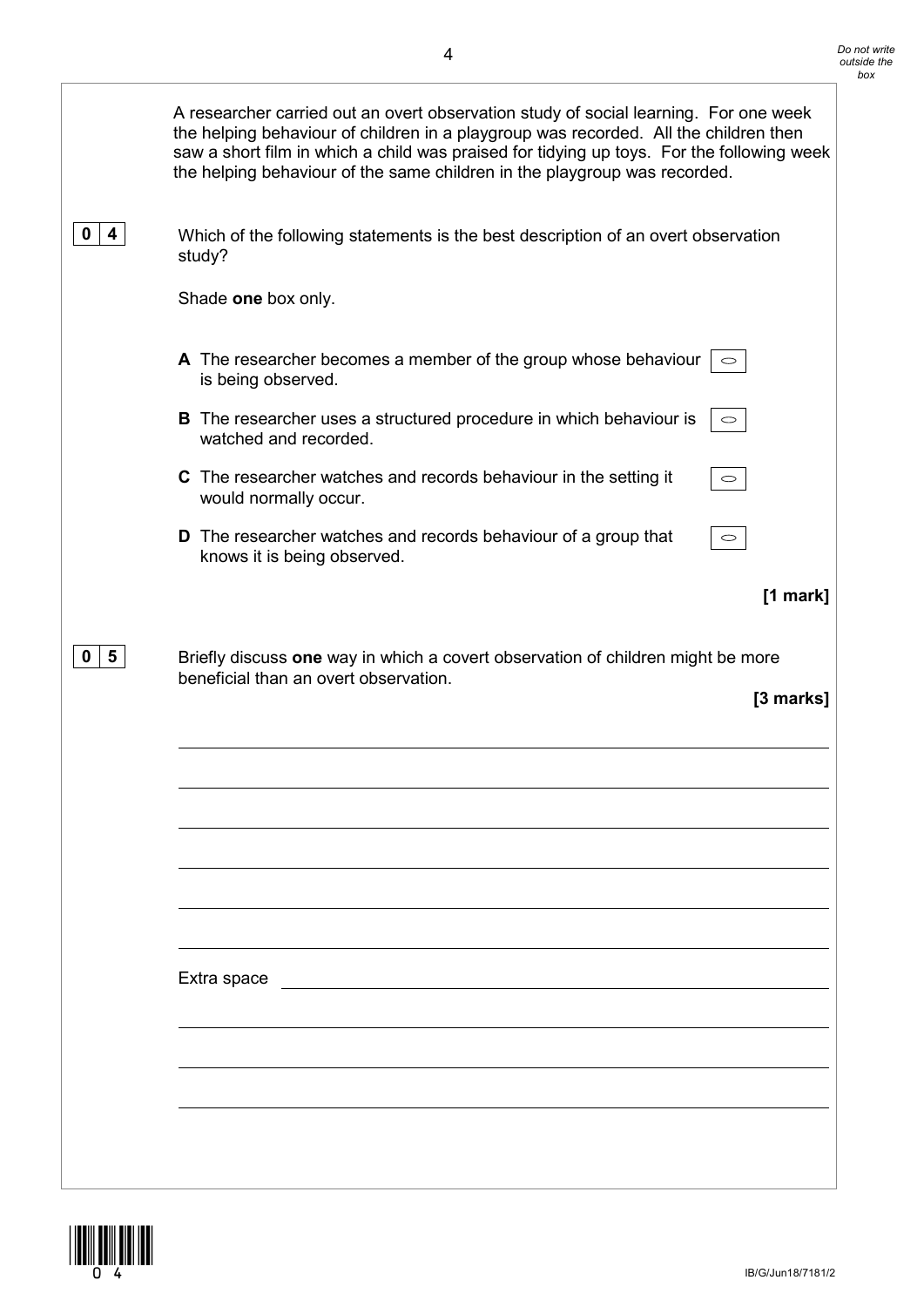|        | At the end of the observation study the researcher used a sign test to see if the<br>behaviour of the children was more helpful, less helpful or the same after seeing the<br>film than it was before they had seen the film. |
|--------|-------------------------------------------------------------------------------------------------------------------------------------------------------------------------------------------------------------------------------|
| 6<br>0 | Explain why the researcher decided the sign test would be an appropriate statistical<br>test to use on the data from this study.<br>[4 marks]                                                                                 |
|        |                                                                                                                                                                                                                               |
|        |                                                                                                                                                                                                                               |
|        |                                                                                                                                                                                                                               |
|        |                                                                                                                                                                                                                               |
|        |                                                                                                                                                                                                                               |
|        |                                                                                                                                                                                                                               |
|        | Turn over for the next question                                                                                                                                                                                               |
|        |                                                                                                                                                                                                                               |
|        |                                                                                                                                                                                                                               |
|        |                                                                                                                                                                                                                               |
|        |                                                                                                                                                                                                                               |

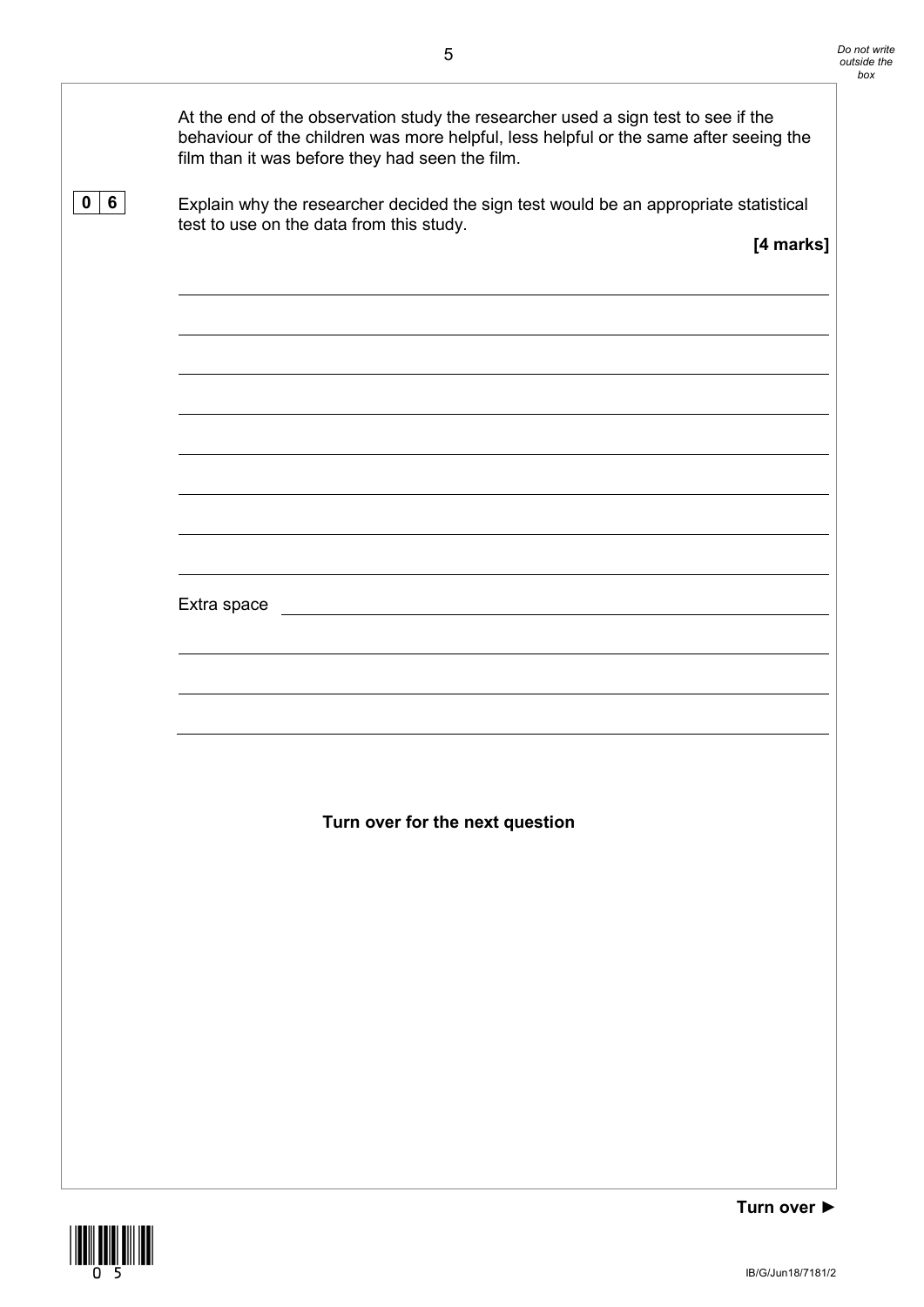| $\vert$ 7<br>$\mathbf{0}$ | Discuss the contribution of Pavlov's research to our understanding of human<br>behaviour. |           |  |  |  |
|---------------------------|-------------------------------------------------------------------------------------------|-----------|--|--|--|
|                           |                                                                                           | [8 marks] |  |  |  |
|                           |                                                                                           |           |  |  |  |
|                           |                                                                                           |           |  |  |  |
|                           |                                                                                           |           |  |  |  |
|                           |                                                                                           |           |  |  |  |
|                           |                                                                                           |           |  |  |  |
|                           |                                                                                           |           |  |  |  |
|                           |                                                                                           |           |  |  |  |
|                           |                                                                                           |           |  |  |  |
|                           |                                                                                           |           |  |  |  |
|                           |                                                                                           |           |  |  |  |
|                           |                                                                                           |           |  |  |  |
|                           |                                                                                           |           |  |  |  |
|                           |                                                                                           |           |  |  |  |
|                           |                                                                                           |           |  |  |  |
|                           |                                                                                           |           |  |  |  |
|                           |                                                                                           |           |  |  |  |
|                           |                                                                                           |           |  |  |  |
|                           |                                                                                           |           |  |  |  |
|                           |                                                                                           |           |  |  |  |
|                           |                                                                                           |           |  |  |  |
|                           |                                                                                           |           |  |  |  |

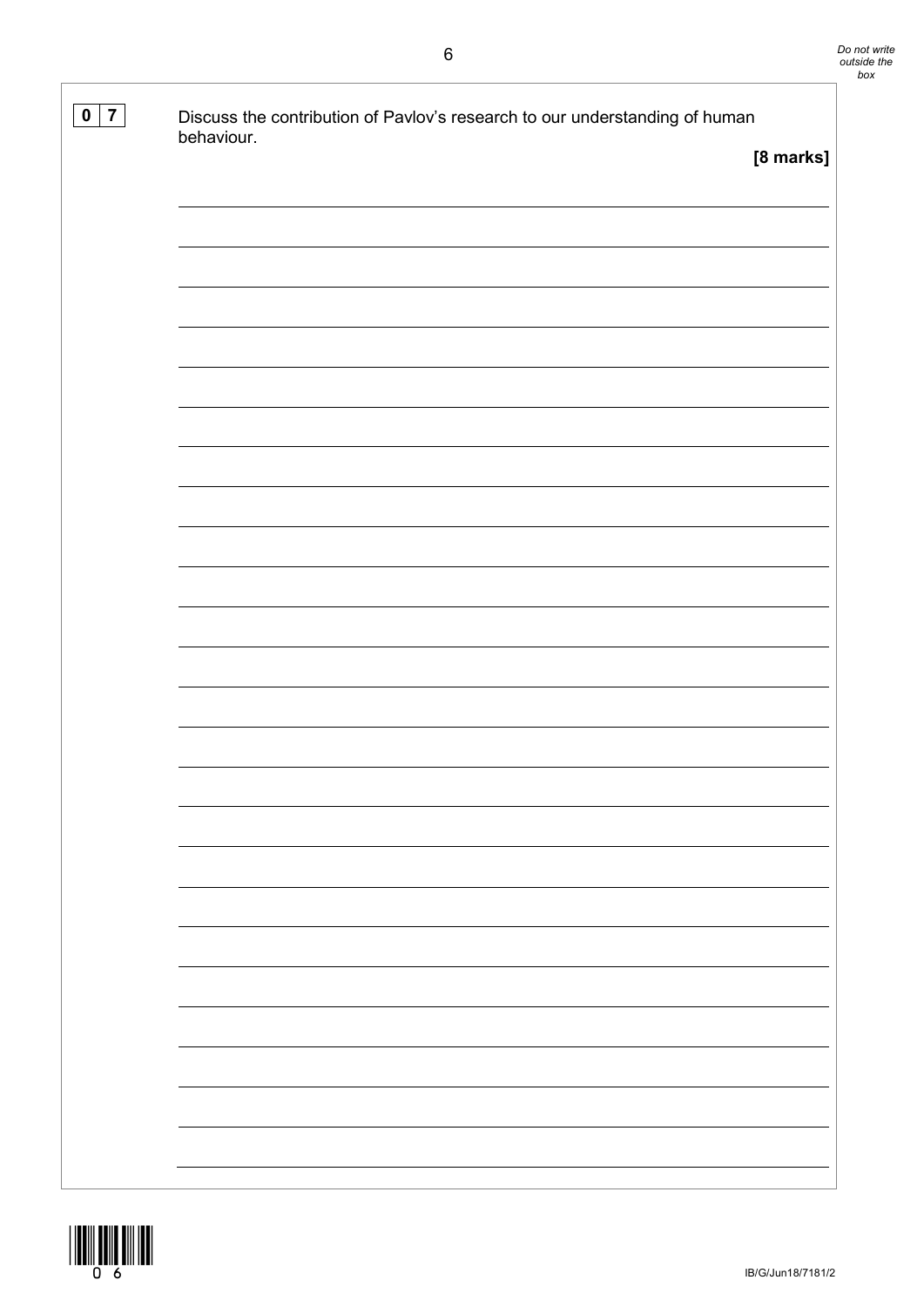| Extra space |  |  |
|-------------|--|--|
|             |  |  |
|             |  |  |
|             |  |  |
|             |  |  |
|             |  |  |
|             |  |  |
|             |  |  |
|             |  |  |
|             |  |  |
|             |  |  |
|             |  |  |
|             |  |  |
|             |  |  |
|             |  |  |
|             |  |  |
|             |  |  |
|             |  |  |
|             |  |  |
|             |  |  |
|             |  |  |
|             |  |  |
|             |  |  |
|             |  |  |
|             |  |  |
|             |  |  |
|             |  |  |
|             |  |  |
|             |  |  |
|             |  |  |
|             |  |  |



**24**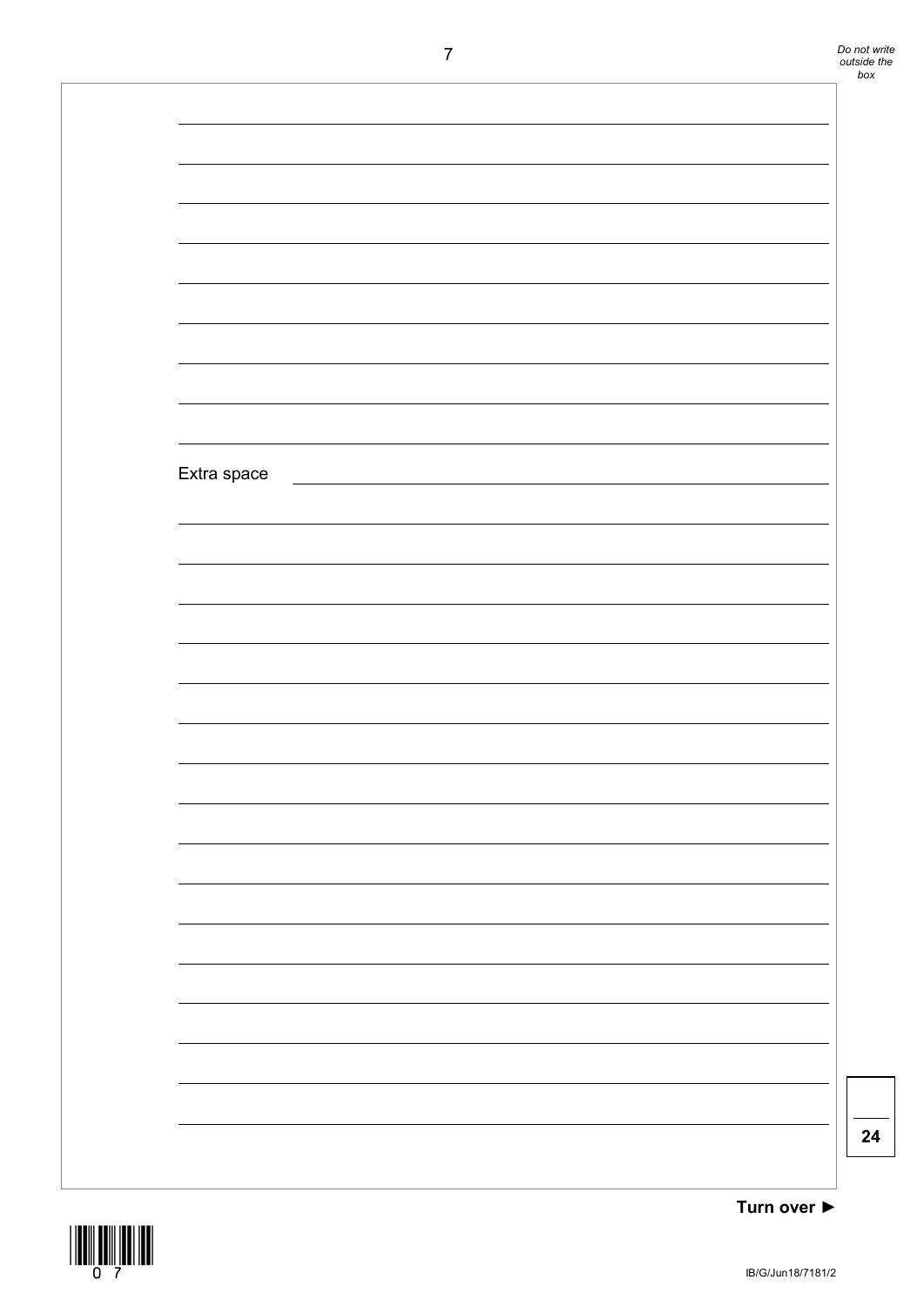**[2 marks]**

| Describe one emotional characteristic that might be seen in a person who has been<br>diagnosed with a phobia of wasps. | [2 marks] |
|------------------------------------------------------------------------------------------------------------------------|-----------|
|                                                                                                                        |           |
| Explain how a hierarchy and relaxation might be used in the treatment of someone<br>who has a phobia of wasps.         | [4 marks] |
|                                                                                                                        |           |
|                                                                                                                        |           |

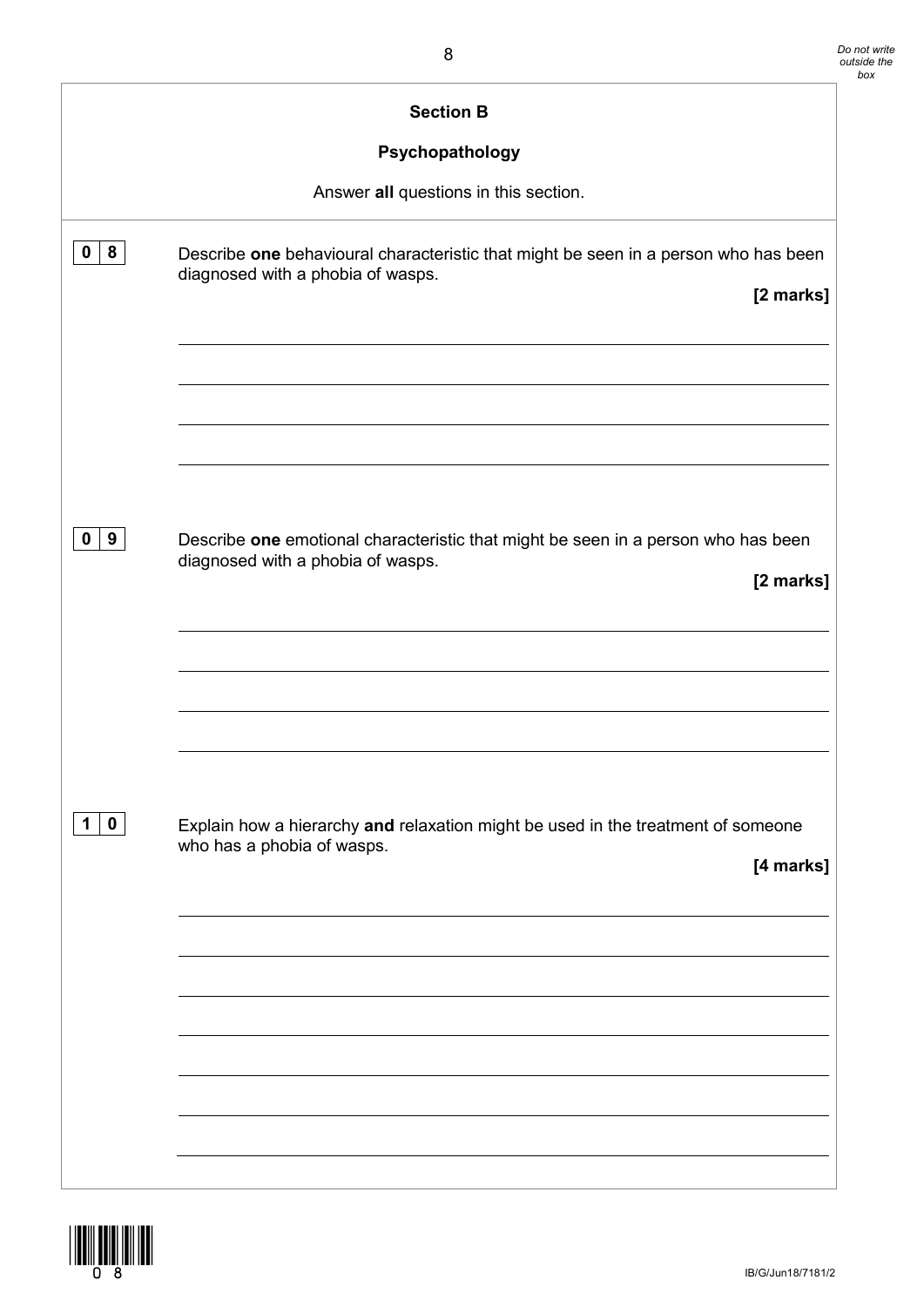|                           | Extra space<br><u> 1980 - Johann Stoff, fransk politik (d. 1980)</u>          |
|---------------------------|-------------------------------------------------------------------------------|
|                           |                                                                               |
|                           |                                                                               |
|                           |                                                                               |
|                           |                                                                               |
|                           |                                                                               |
|                           |                                                                               |
|                           |                                                                               |
|                           |                                                                               |
|                           |                                                                               |
|                           |                                                                               |
|                           |                                                                               |
|                           |                                                                               |
|                           |                                                                               |
| $\mathbf{1}$<br>$\vert$ 1 | Outline the use of one or more drugs in the treatment of obsessive-compulsive |
|                           | disorder (OCD).                                                               |
|                           | [4 marks]                                                                     |
|                           |                                                                               |
|                           |                                                                               |
|                           |                                                                               |
|                           |                                                                               |
|                           |                                                                               |
|                           |                                                                               |
|                           |                                                                               |
|                           |                                                                               |
|                           |                                                                               |
|                           |                                                                               |
|                           | Extra space                                                                   |
|                           |                                                                               |
|                           |                                                                               |
|                           |                                                                               |
|                           |                                                                               |
|                           |                                                                               |
|                           |                                                                               |
|                           |                                                                               |

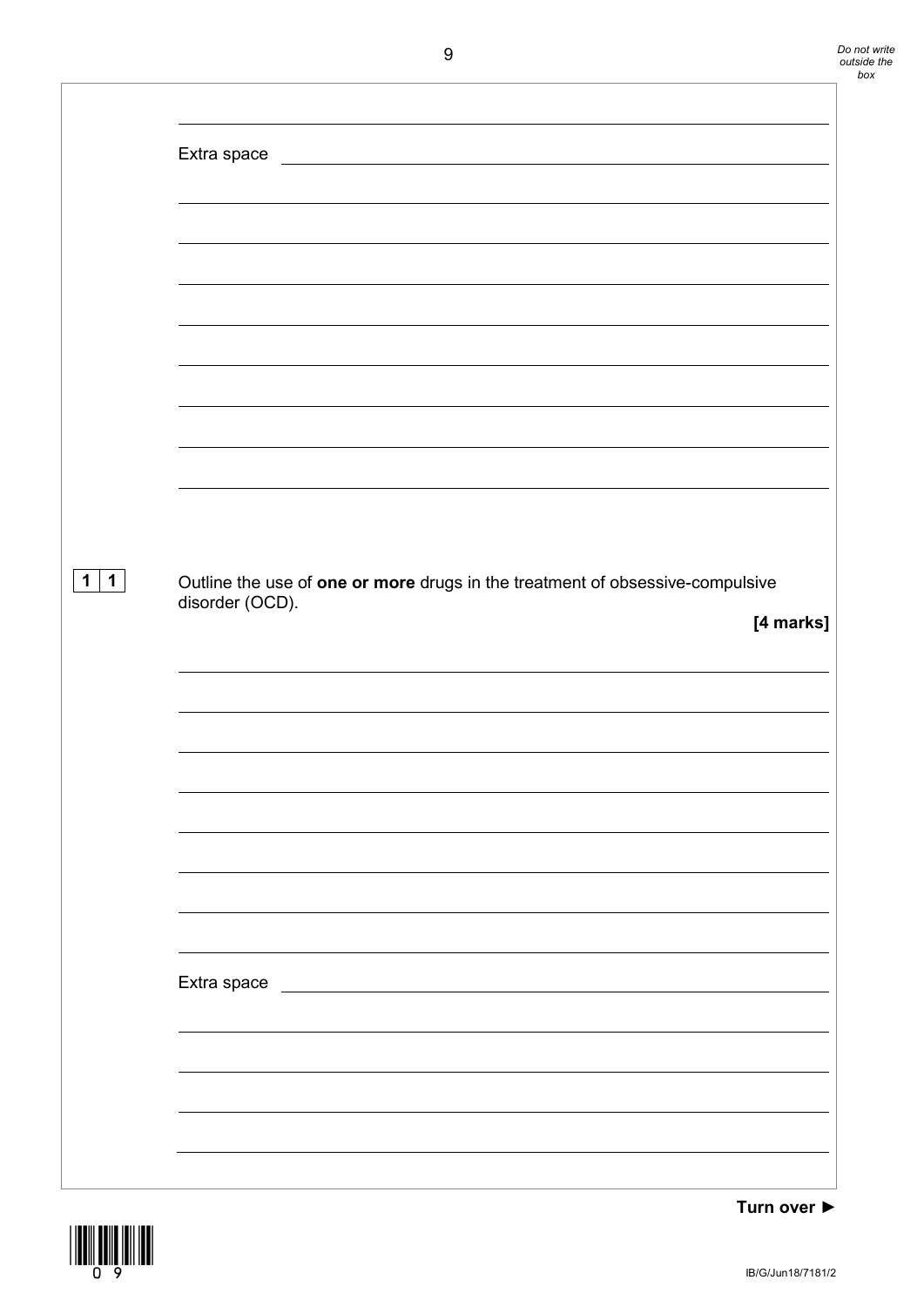| $2\overline{ }$<br>1 | Discuss one or more cognitive explanation(s) of depression. | [12 marks] |
|----------------------|-------------------------------------------------------------|------------|
|                      | You may use this space to plan your answer.                 |            |
|                      |                                                             |            |
|                      |                                                             |            |
|                      |                                                             |            |
|                      |                                                             |            |
|                      |                                                             |            |
|                      |                                                             |            |
|                      |                                                             |            |
|                      |                                                             |            |
|                      |                                                             |            |
|                      |                                                             |            |
|                      |                                                             |            |
|                      |                                                             |            |
|                      |                                                             |            |
|                      |                                                             |            |
|                      |                                                             |            |
|                      |                                                             |            |
|                      |                                                             |            |
|                      |                                                             |            |
|                      |                                                             |            |
|                      |                                                             |            |
|                      |                                                             |            |
|                      |                                                             |            |
|                      |                                                             |            |
|                      |                                                             |            |
|                      |                                                             |            |
|                      |                                                             |            |

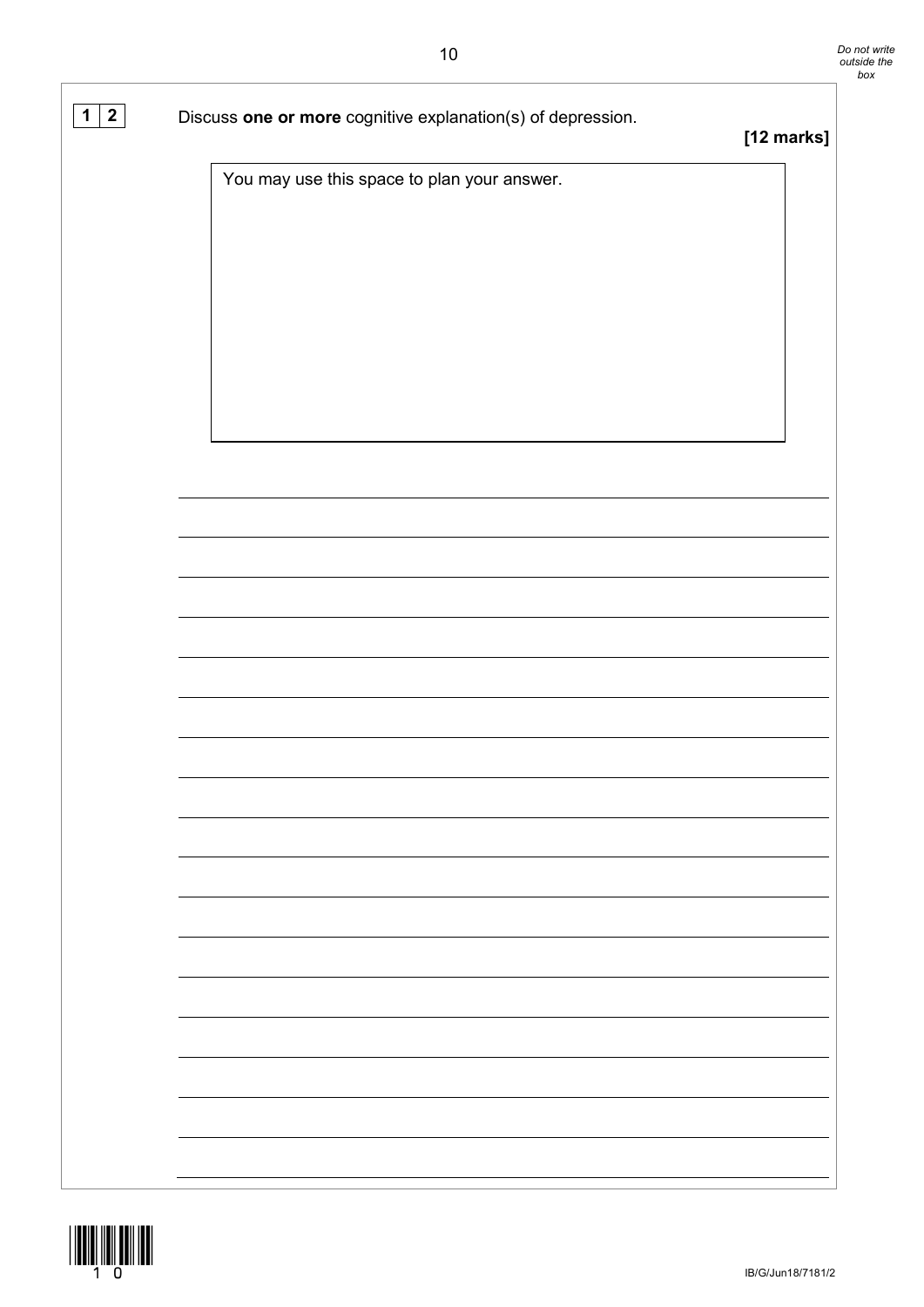| Extra space |
|-------------|
|             |
|             |
|             |
|             |
|             |
|             |
|             |
|             |
|             |
|             |

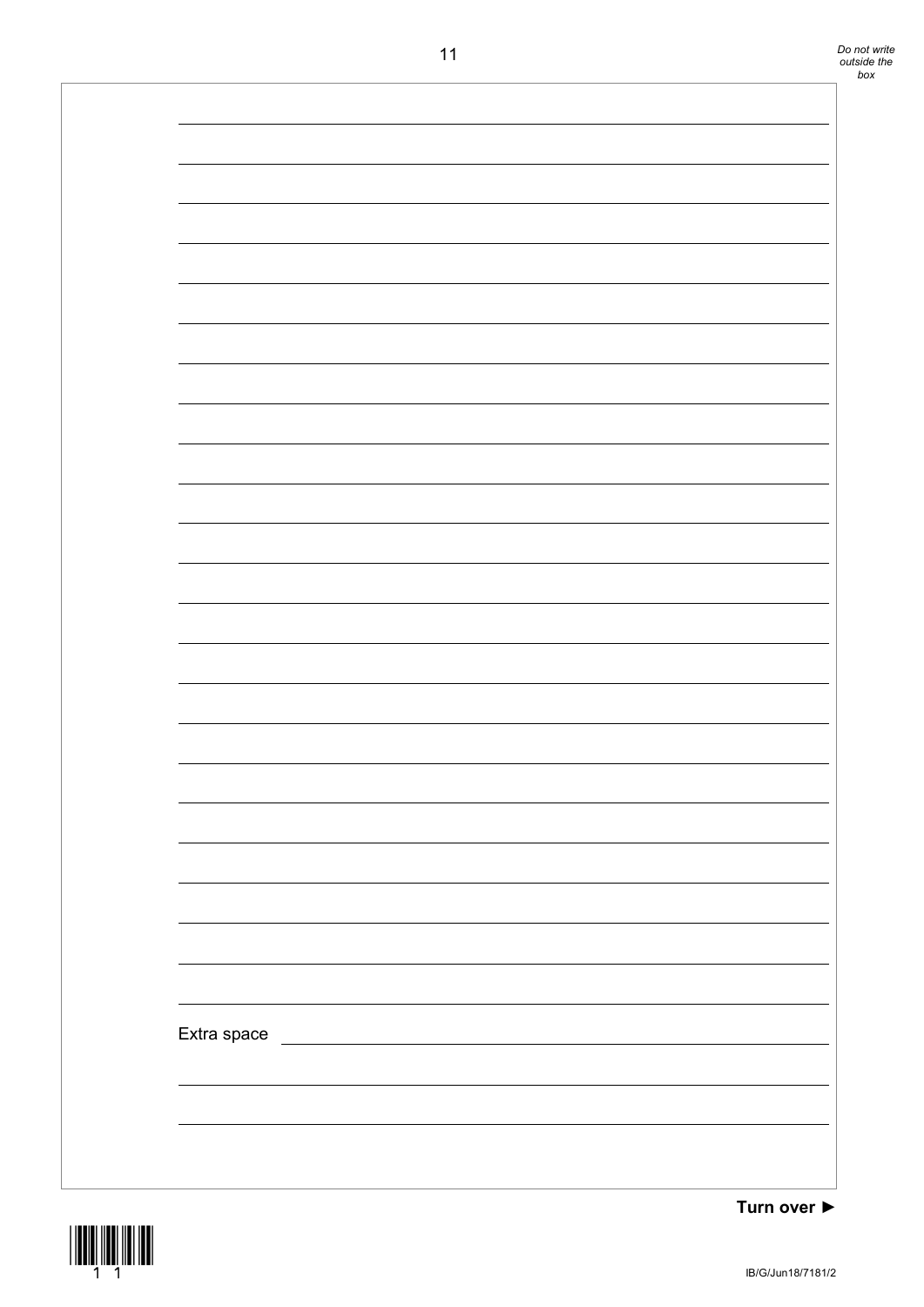

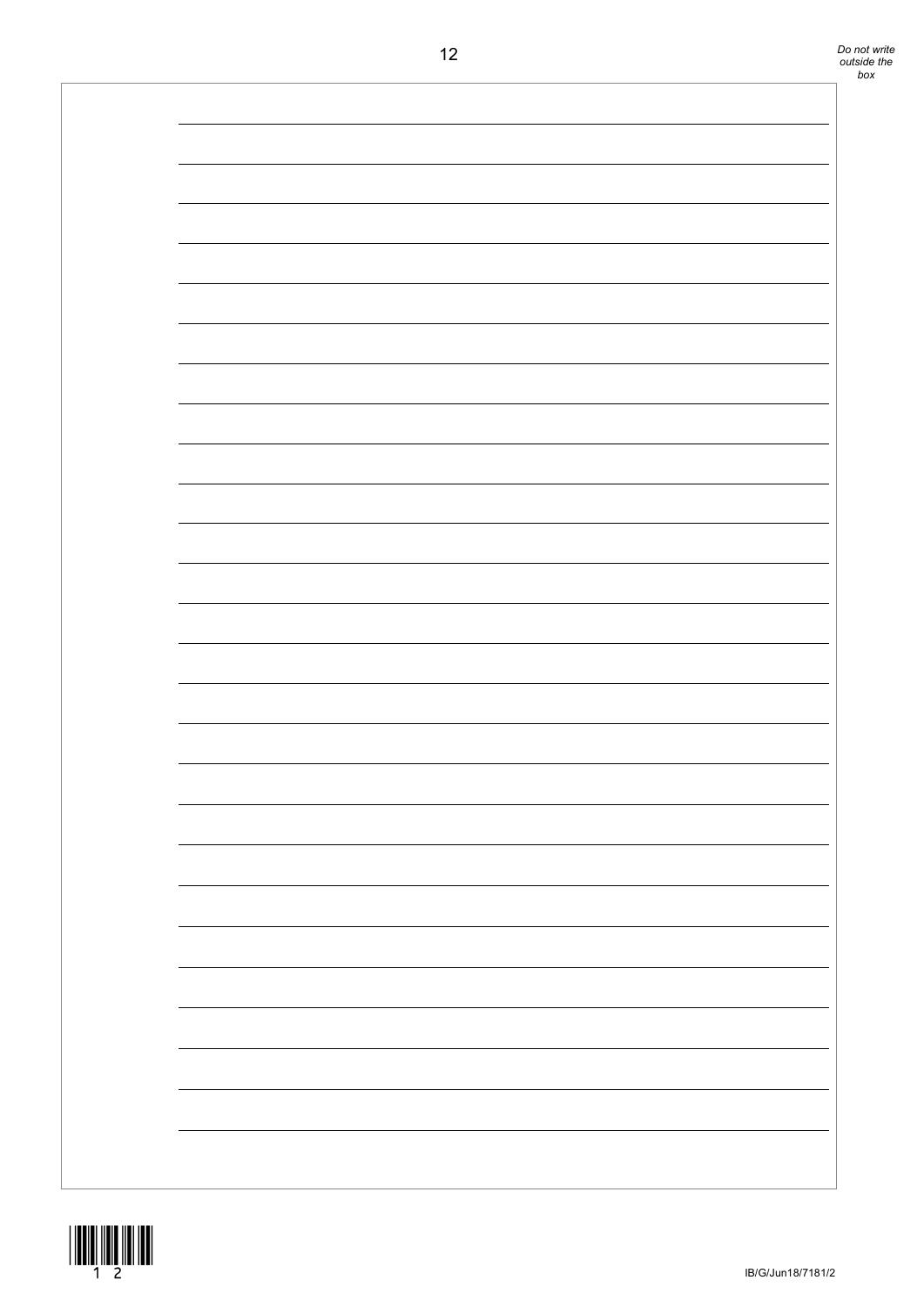



**24**

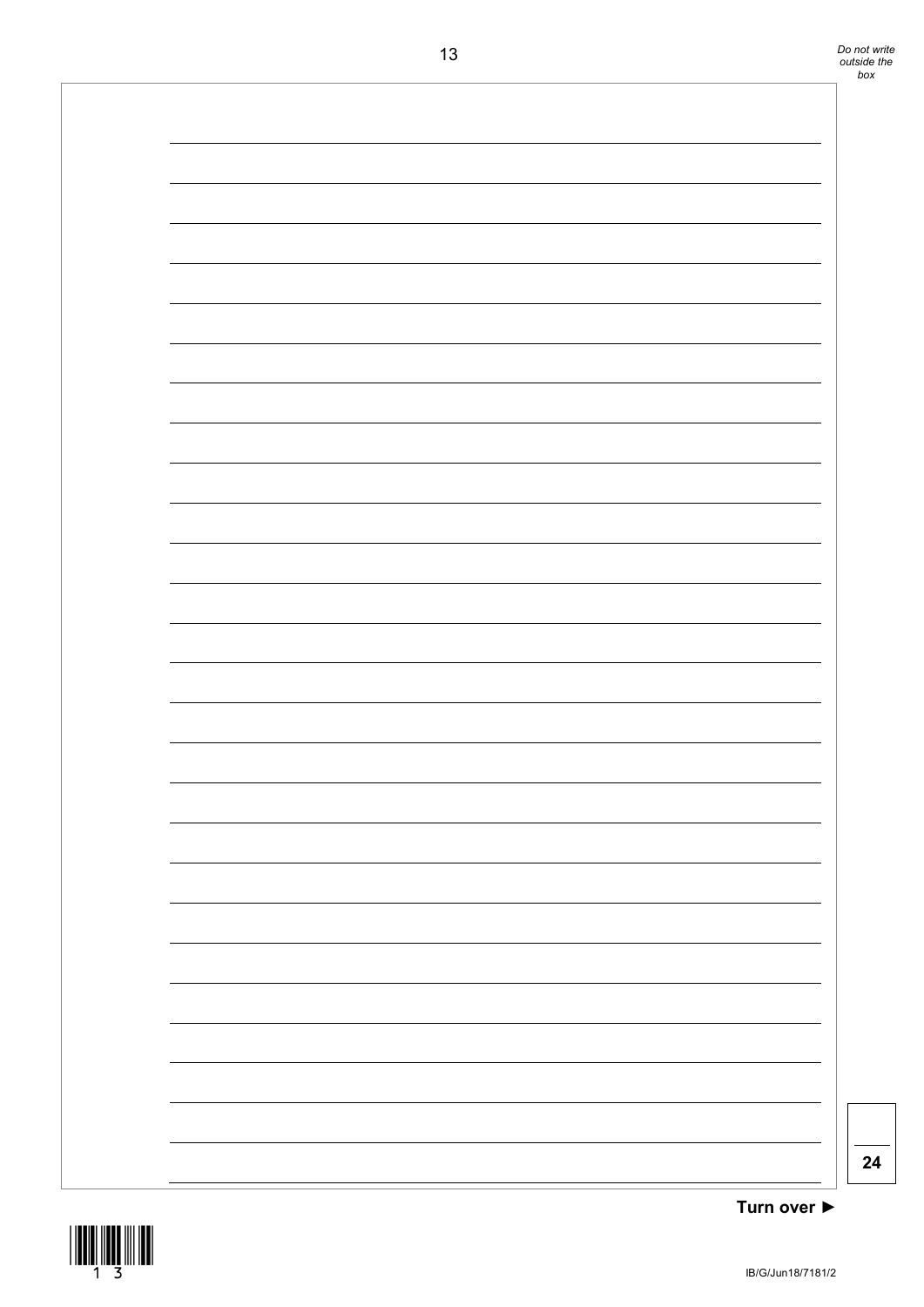### **Section C**

#### **Research Methods**

Answer **all** questions in this section.

A researcher was interested in the relationship between the number of hours a course was taught using a computer program and the satisfaction of the students on the course.

As part of his research he conducted a pilot study as follows. A topic from a business studies course was divided into 10 equal one-hour sessions.

Eleven students who were matched for their high level of interest in business studies took part in the study.

All 11 students completed all 10 hours of the topic. They were taught either completely online, with a combination of online teaching and classroom teaching, or just in a classroom.

Each student was allocated a letter, from A to K randomly. This determined the number of hours they studied online and the number of hours they studied in a classroom. The combinations are shown in **Table 1** below.

#### **Table 1: The numbers of hours each student (labelled A – K) studied the topic online and in a classroom with a teacher**

|                               | А  |   |   | E I | F. | G |              |  |  |
|-------------------------------|----|---|---|-----|----|---|--------------|--|--|
| <b>Number of online hours</b> | 10 | 8 |   | 6   | 5  |   | $\mathbf{z}$ |  |  |
| Number of classroom hours     | 10 | າ | 2 |     | 5  | 6 |              |  |  |

**1 3** Explain why it was important to match the students on their high level of interest in business studies.

**[2 marks]**

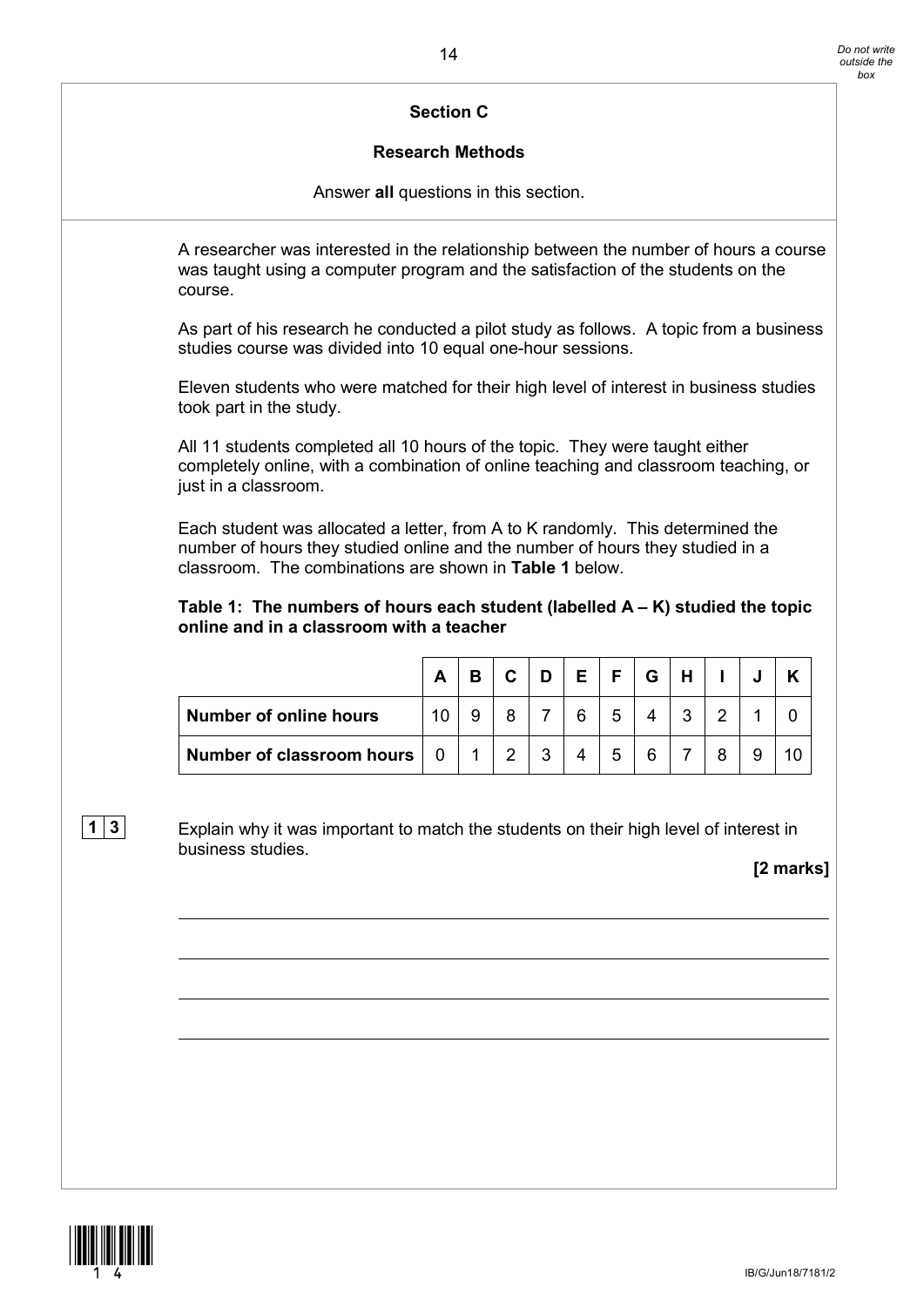| 4<br>1               | Suggest one other variable for which the researcher should have matched the<br>students. Explain how this might have affected the satisfaction scores if it was not<br>controlled.<br>[2 marks]                                                         |
|----------------------|---------------------------------------------------------------------------------------------------------------------------------------------------------------------------------------------------------------------------------------------------------|
| $5\overline{)}$<br>1 | Outline one benefit of allocating the students randomly to the different numbers of<br>online hours and classroom hours as seen in Table 1.<br>[2 marks]                                                                                                |
|                      |                                                                                                                                                                                                                                                         |
| 6                    | Extra space<br><u> 1980 - Andrea Barbara, amerikan personal (h. 1980).</u><br>The sample used in this pilot study was an opportunity sample. Briefly explain how<br>using a stratified sample when the final study is conducted might be an improvement |
|                      | to the design.<br>[3 marks]                                                                                                                                                                                                                             |
|                      | Extra space<br><u> 1980 - Johann Stein, marwolaethau (b. 1980)</u>                                                                                                                                                                                      |

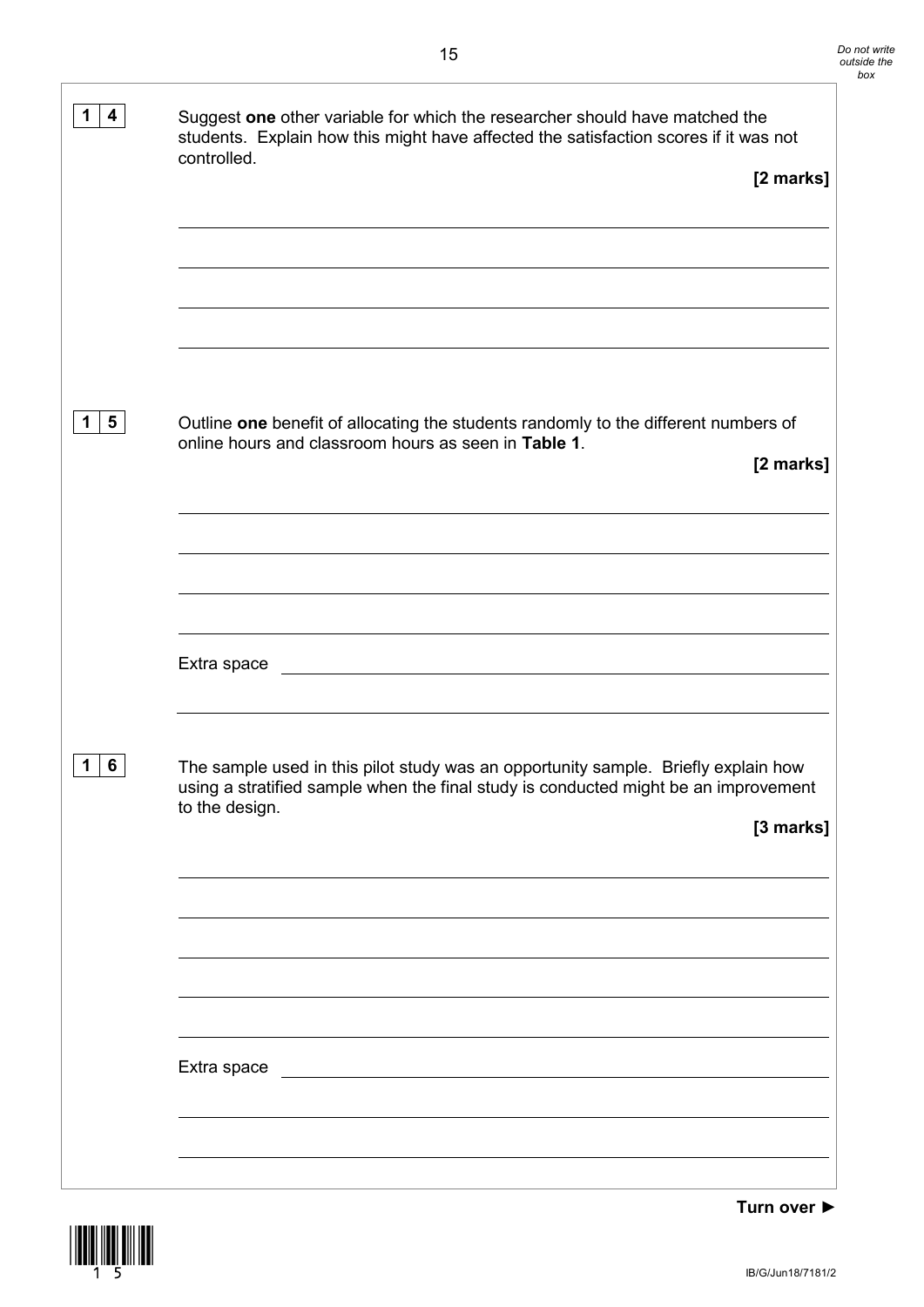| 7      | The researcher designed a questionnaire to collect data from the students about how<br>satisfied they felt when they had completed the course.<br>Give an example of an appropriate question that the researcher might use to collect |
|--------|---------------------------------------------------------------------------------------------------------------------------------------------------------------------------------------------------------------------------------------|
|        | qualitative data on the questionnaire.<br>[1 mark]                                                                                                                                                                                    |
| 8<br>1 | Briefly explain one problem the researcher might have in analysing the qualitative data<br>collected from the questionnaires.<br>[2 marks]                                                                                            |
| 9      | Outline one ethical issue that should have been taken into account when carrying out the<br>questionnaire.<br>[1 mark]                                                                                                                |
|        |                                                                                                                                                                                                                                       |

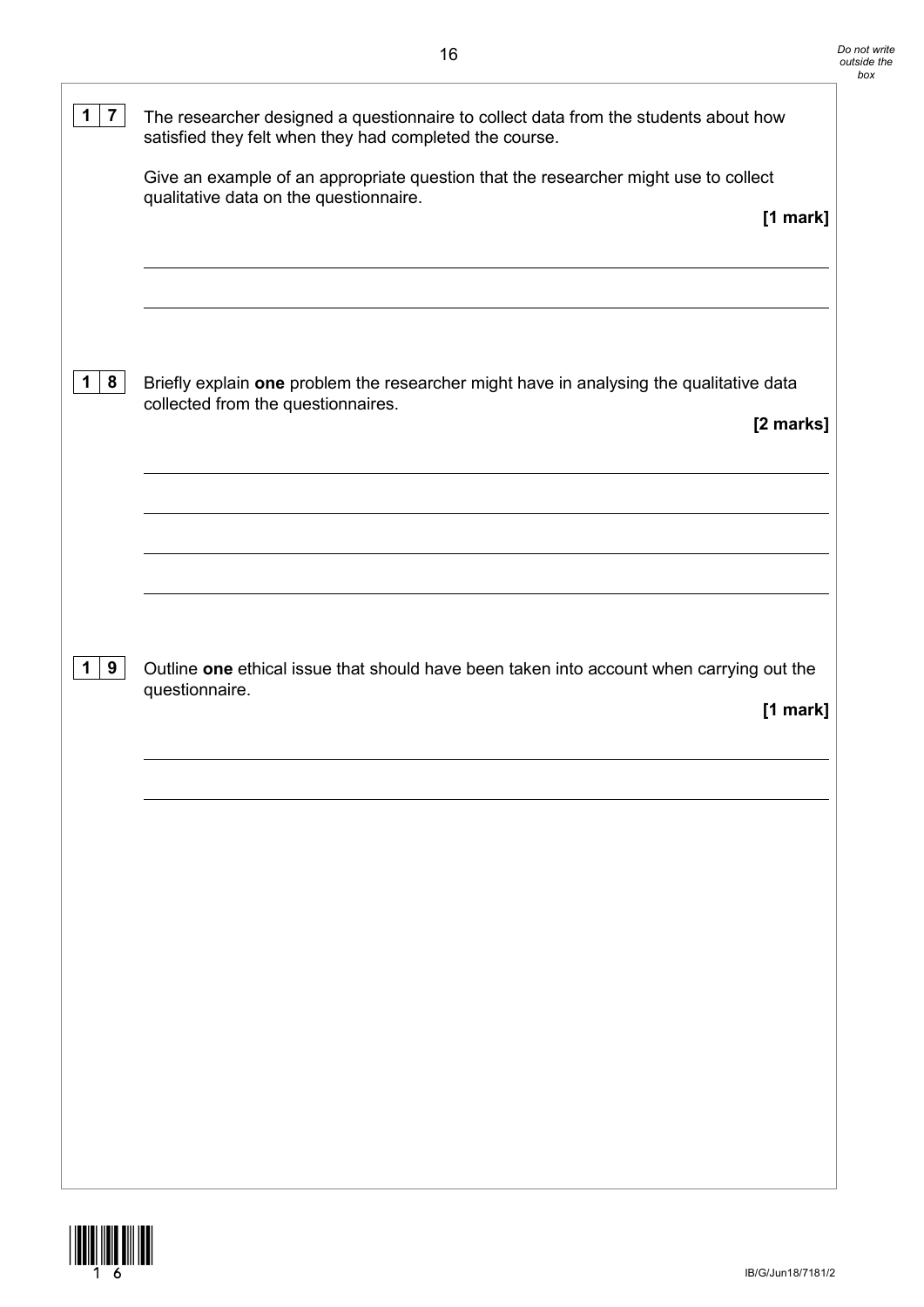In order to analyse all the responses to the questionnaire, each response was given a score by the researcher. The maximum score on the questionnaire was 20, where a score of 0 meant dissatisfied and a score of 20 meant very satisfied.

The following data was collected by the researcher.

**Table 2: The numbers of hours each student (labelled A – K) studied the topic online and the satisfaction scores of each student.**

|                               | A               | в | C | E.             | F. | G  |    |            |    |  |
|-------------------------------|-----------------|---|---|----------------|----|----|----|------------|----|--|
| <b>Number of online hours</b> | 10 <sup>°</sup> | 9 | 8 | 6              | 5  |    | 2  | $\sqrt{2}$ |    |  |
| <b>Satisfaction scores</b>    | 5               | 6 | 8 | $\overline{0}$ | 12 | 13 | 15 | ⇁          | 19 |  |

**2 0** Using the data in **Table 2** and the graph paper provided below, draw an appropriate scattergram. Fully label your display.

#### **[4 marks]**



**Turn over ►**

IB/G/Jun18/7181/2

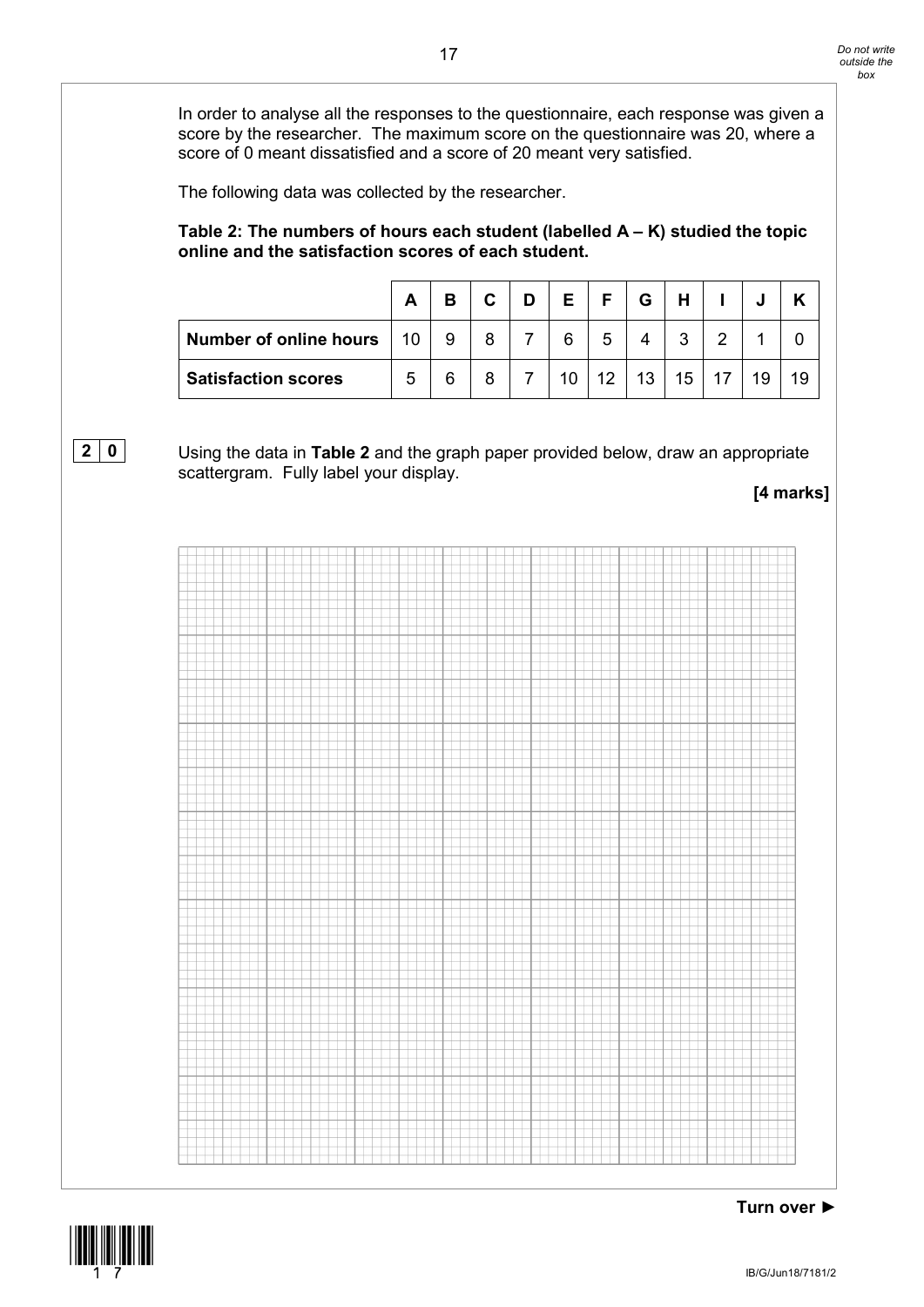| $\mathbf{2}$<br>$\vert$ 1 | What conclusion might the researcher draw, based on the results of the study?                                                    | [2 marks] |
|---------------------------|----------------------------------------------------------------------------------------------------------------------------------|-----------|
|                           |                                                                                                                                  |           |
|                           |                                                                                                                                  |           |
| 2 2                       | The researcher looked at the mode and median satisfaction scores of the students.<br>Calculate these two descriptive statistics. | [2 marks] |
|                           |                                                                                                                                  |           |
|                           |                                                                                                                                  |           |
| 2 3                       | Explain why the median would be more suitable than the mode to represent the<br>average score for satisfaction for the students. | [2 marks] |
|                           |                                                                                                                                  |           |
|                           |                                                                                                                                  |           |
|                           |                                                                                                                                  |           |
|                           |                                                                                                                                  |           |
|                           |                                                                                                                                  |           |

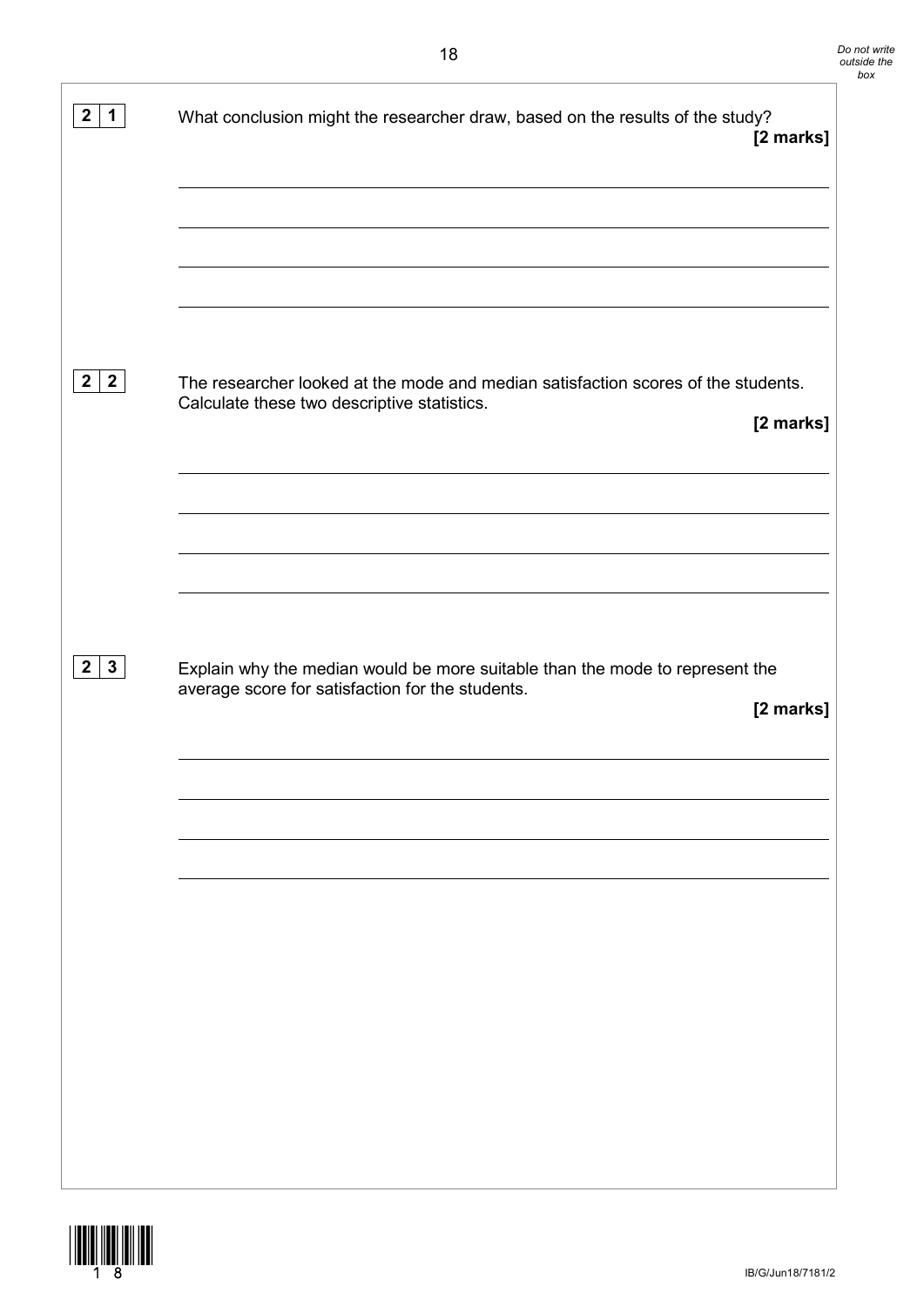**[1 mark]**

 $\circ$ 

 $\circ$ 

 $\circlearrowright$ 

**24**

**2 4** Another researcher looked at the data for the satisfaction scores and commented that they suggested a negative skew in the data.

> Look at the following sets of descriptive statistics from a different study. Which of the sets (A or B or C) would indicate a negative skew in the distribution of the data?

Shade **one** box only.

**A** Mean: 7.3, median: 7.5, mode: 7.0

**B** Mean: 7.3, median: 10.5, mode: 16

**C** Mean: 7.3, median: 6.5, mode: 5

**END OF QUESTIONS**